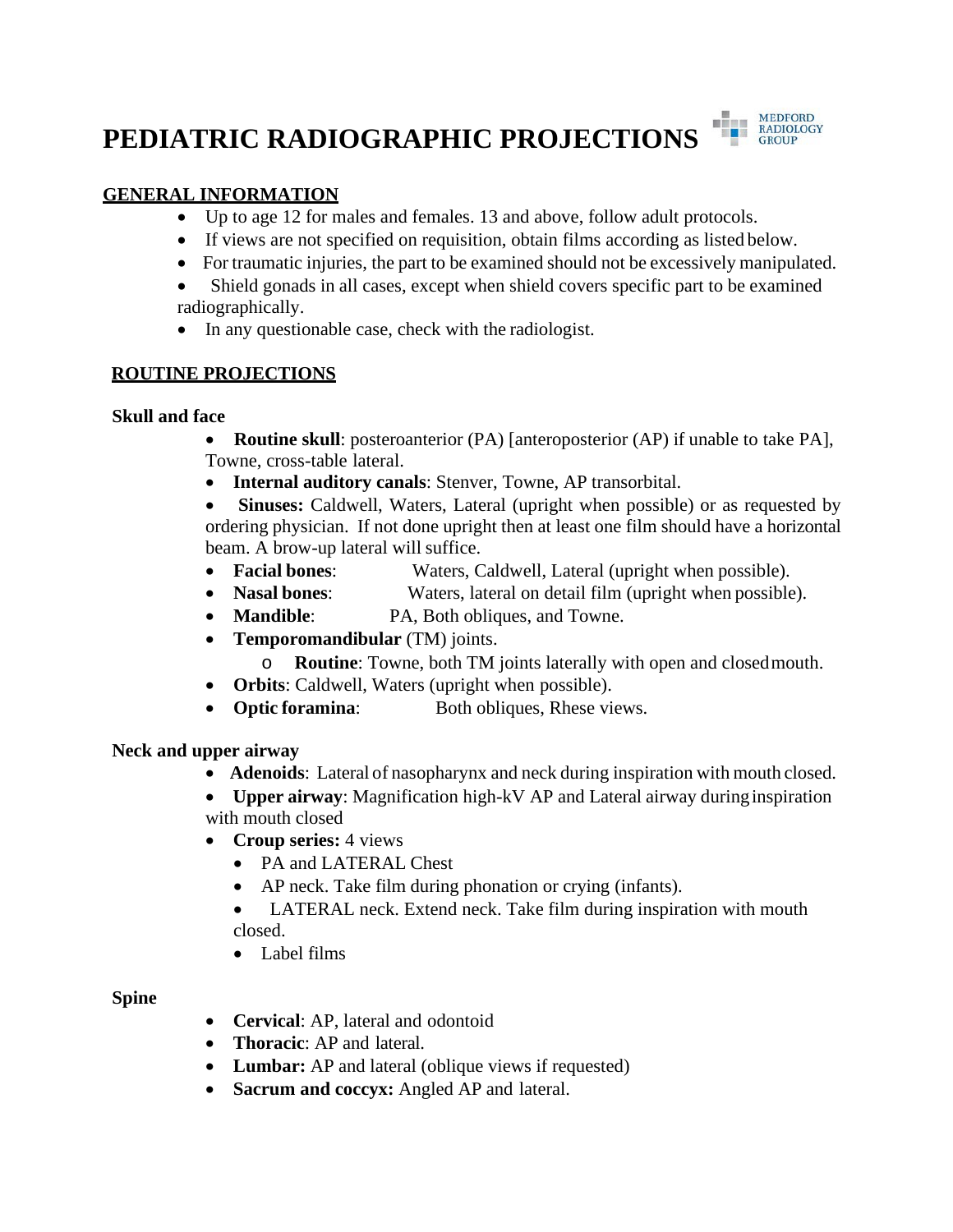• **Scoliosis films**: PA thoracolumbar spines from iliac crests to cervical spine. Lateral erect if requested. Side bending if requested.

#### **Extremities**:

- **Hand, foot, ankle**: AP or PA, oblique, lateral.
- **Evaluation of Congenital Anomaly (Clubfoot) (Newborn or older child)**
	- Standard AP and LATERAL views of both feet.
	- Supplemental standing views AP and LATERAL
	- For infants who cannot weight bear

o AP – obtained with the leg vertical and perpendicular to the imaging plane

o LATERAL - a Plexiglas (or other radiolucent surface) should be pressed against the foot for LATERAL view, which should be obtained in maximal dorsiflexion.

- o Align CR with the ankle, not the foot.
- AP view needs to be dark enough to visualize the talus and calcaneus.
- Show to MSK radiologist
- **Finger:** PA, oblique, and lateral.
- **Humerus**, **femur, wrist, tibia-fibula, and forearm**: AP and lateral.

• **Elbow**: Three views for trauma and call back for the contralateral side if the radiologist deems it necessary.

• **Knee**: AP and lateral. Merchant or sunrise view if requested or age 8 and older.

• **Infant upper extremity**: ("INFANT" is defined as under 1 year old only) AP and lateral of entire arm (shoulder to wrist). True positioned films are necessary, especially at wrist and elbow. No elbow comparison needed.

• **Infant lower extremity**: ("INFANT" is defined as under 1 year old only) AP and lateral hip to ankle (include entire pelvis on AP to provide comparison view of opposite hip). True positioned films are necessary, especially at knee and ankle.

- **Scapula:** AP and lateral,
- **Shoulder:** AP Int & Ext rotation, axillary view if requested or age 8 and older.
- **Clavicle**: AP, Axial 15-degree upshot.
- **Pelvis:** AP
- **Hips:** AP neutral and AP frog-leg lateral. Use lead shield on frog-leg view.

**Hips for DDH**: Notify radiologist for positioning (or preference for ultrasonography) for possible congenital hip dislocation.

o Newborn: AP pelvis – no shielding

o 18 months or less – AP pelvis and AP with Hip abduction (Andren-von Rosen**):** Abduct legs 45 degrees each (total of 90 degrees) and then internally rotate feet. Do not bend knees. Shield on Andren-von Rosen view.

o Over 18 months – AP pelvis and frog-leg bilateral hips. Shield on frogleg

- **Calcaneus**: Lateral, AP tangential.
- **Bone age**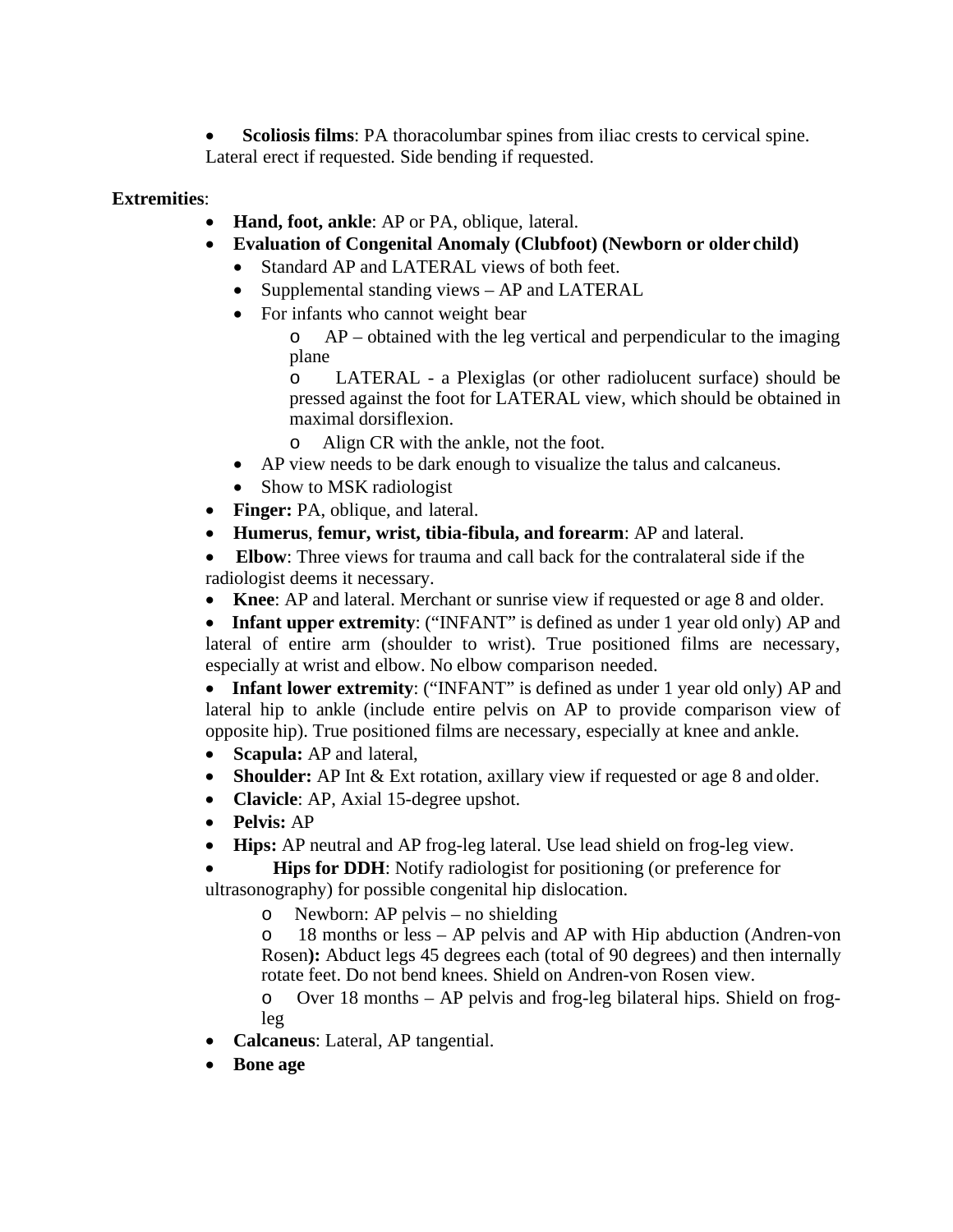o **Below 1 year**: Left hemiskeleton (to include frontal view of one shoulder, elbow, wrist, and hand; one of mid-thigh, knee, ankle, and foot).

o **Above 1 year**: PA left hand and wrist included in one view. Include birthdate and age of patient.

### • **Routine skeletal survey or metastatic series**:

- o Lateral skull to include cervicalspine
- o AP long bones including hands and feet
- o Lateral thoracic and lumbar spine
- o AP abdomen to include pelvis and lumbar spine (bone technique)
- o AP chest (bone technique).

#### • **Skeletal survey for Possible Child Abuse.**

- o Appendicular Skeleton
	- Arms (humeri) (AP)
	- Forearms (AP)
	- $\blacksquare$  Hands (PA)
	- $\blacksquare$  Thighs (femora) (AP)
	- $\blacksquare$  Lower legs (AP)
	- Feet  $(PA)$  or  $(AP)$
- o Axial Skeleton
	- Thorax (AP and Lateral), to include thoracic spine and ribs
	- $\blacksquare$  LPO & RPO Ribs (1 view per side to include all ribs)
	- AP Abdomen, lumbosacral spine, and bony pelvis
	- **Lumbar Spine (Lateral)**
	- Cervical Spine (AP and Lateral)
	- Skull (Frontal and Lateral)
- o Check with Radiologist, if available, for additional views.
- o Attending physician will occasionally order additional films after viewing initial exam.
- **Long bones**: AP upper and lower extremities.
- **Bow-legs**: AP erect of lower extremities (lateral views if requested).

#### **Chest**

- **Routine chest**: PA or AP and left lateral, supine in infants, upright in children or when requested.
	- o **Nursery Routine:** AP supine and lateral cross-table

o **Newborn Initial Chest:** If exam is the initial chest image, please include the following in tech comments: Birth Weight, Gestational Age, and Vaginal or Cesarean.

• **Chest for foreign body**: PA or AP during inspiration and expiration, lateral during inspiration (check with radiologist for possible fluoroscopy or decubitus films).

• **Chest and abdomen for swallowed foreign body**: AP chest/abdomen (films to include nasopharynx to anus). If F.B. is seen (or requested by MD), lateral view including FB.